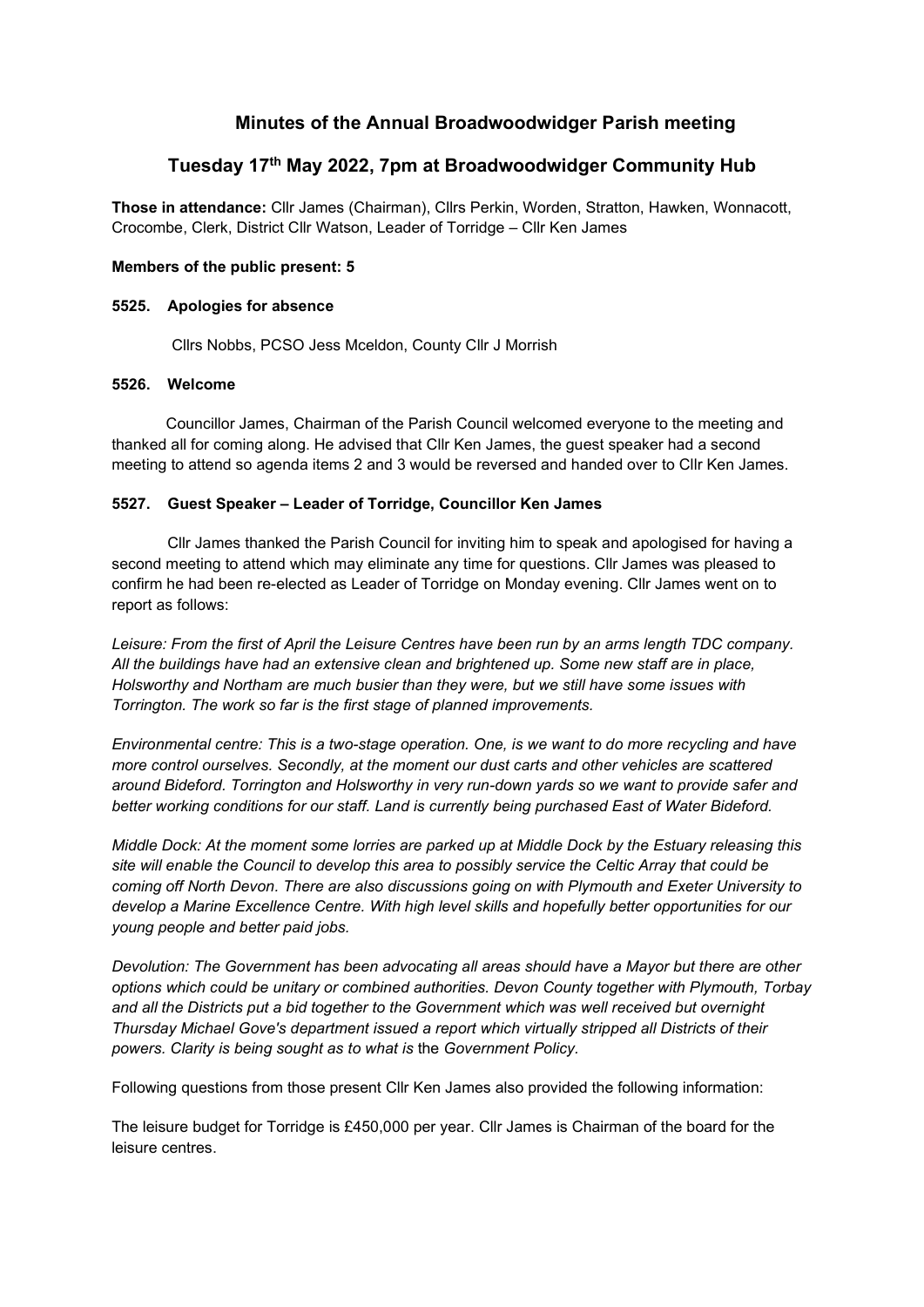The maritime centre will be government funded.

£900,000 over 5 years will be granted to Burton Art Gallery.

90% of Torridge employees have now returned to working in the offices.

Cllr Ken James offered to attend a future meeting to answer any further questions. Cllr Dean James thanked him for attending the meeting.

#### 5528. Minutes of the Meeting

Minutes of the meeting held 20<sup>th</sup> May 2020 were previously circulated, no adjustments needed, proposed by Cllr Crocombe, seconded by Cllr Wonnacott, carried nem.com

#### 5529. Chairman's Report

Dear fellow members of Broadwoodwidger parish Council and residents of the parish,

Over the past year the parish council has again made every effort to work for and represent the people of the parish and I would like to thank all my fellow councillors for giving up their time to serve on the council. We have met every 5-6 weeks to discuss various items, some of which I will include in my report.

After taking over three telephone boxes from BT a couple of years ago we have discussed varying uses for them that would be of benefit to people of the parish. In June it was decided to shelve out the box at Ivyhouse to use as book exchange. With some grant money from our District Cllrs this was done, and the Telephone box was also repainted. I believe that this has been well used and appreciated.

We are still considering uses for the box at Dubbs Cross and Cross Green, but we have recently received a grant that could be used to put a Defibrillator in the box at Cross Green.

Following a conversation with the parish website committee it was decided that the council would take over the running of the site. To ensure that it complied with all the necessary accessibility regulations it was decided to commission a new website and transfer all the relevant information from the old one. This was completed in July.

The council has given a number of grants over the past year. These grants are given to help those who provide services to our community. Some of those receiving grants were, The Church yard maintenance fund, Holsworthy community transport, The Hub Committee and Citizens advice.

If anyone knows of groups providing services in the parish that could benefit from a grant, please apply through the clerk to the council.

In October Ros Davies, the parish paths liaison officer gave the council a presentation explaining the P3 grant scheme to assist in the upkeep of footpaths. Following this presentation, we put forward some repair work that was needed on footpaths in the parish. As yet, I don't think that the work has been completed.

The condition of the roads in the parish are a constant cause of concern for those who live in the parish and are raised at most council meetings. Following concerns that money being spent on road repairs did not prioritise the roads that the council felt were in greatest need of repair we requested a meeting with County Cllr Stuart Hughes, the chair of the highway committee. During the meeting we were told that plans were in place to allow parish councils to have a bigger say in priorities for road